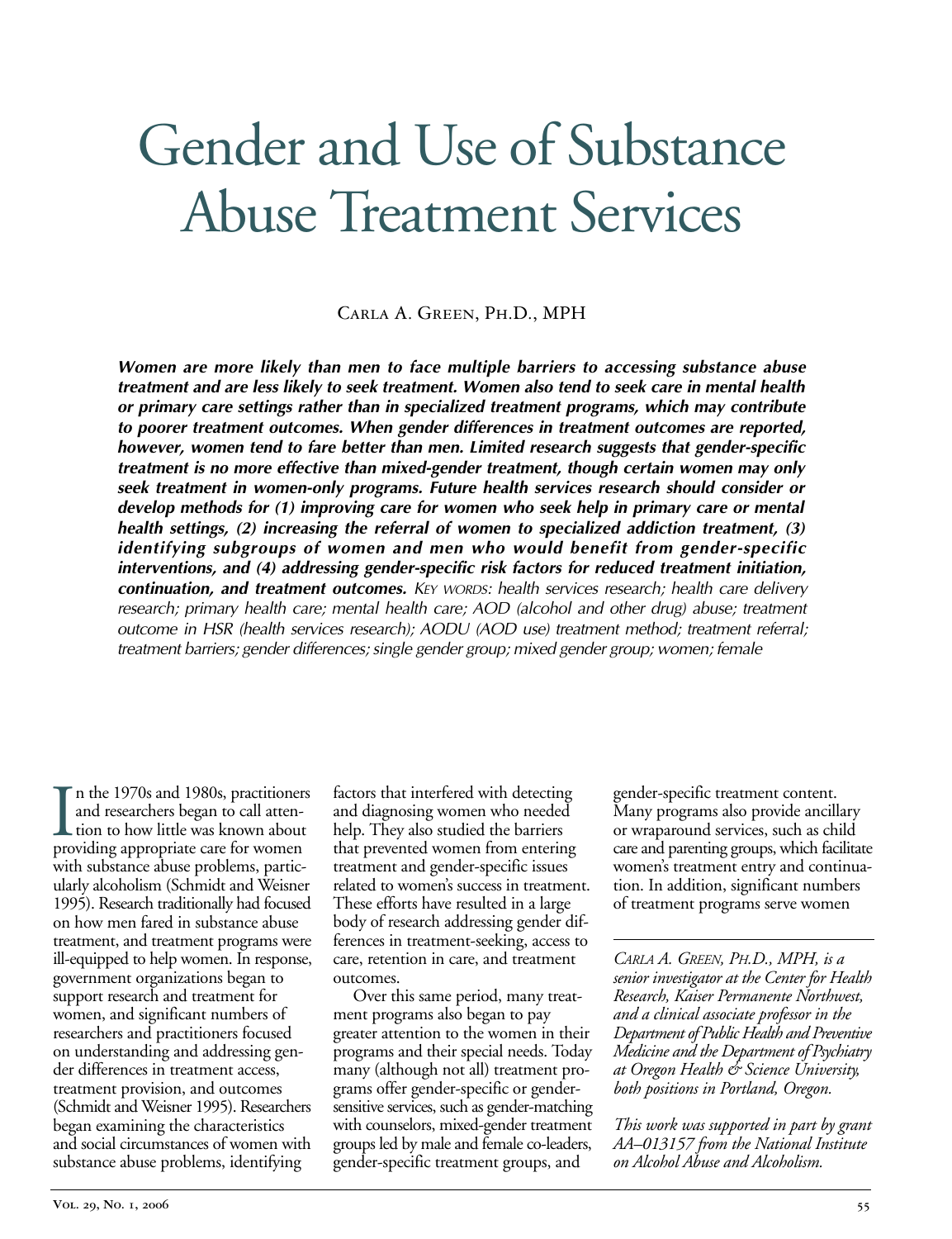only, target pregnant women or adolescent girls, or offer specialized parenting services for women and their children.

These profound changes in research and treatment programs have occurred at the same time as other important social changes in the United States, such as women's increased participation in the workforce, greater similarities in men's and women's patterns of substance use, and increased public knowledge about substance-abuse-related problems and their treatment. As a result, health services researchers who study gender and substance abuse treatment are finding it difficult to know whether findings from earlier research are still applicable in current settings. Consequently, the following review sometimes specifically distinguishes earlier research findings (i.e., from the 1970s and the 1980s) from more recent research findings.

This article examines gender differences in the prevalence of substance use and related problems, the identification of such problems, treatment-seeking and access, retention in treatment, and treatment outcomes.

#### **Gender and the Prevalence of Substance Use and Substance-Related Problems**

Research on how gender influences substance use and substance-abuserelated problems has established clear differences between women and men in several important areas. Women typically consume less alcohol than men when they drink, drink alcohol less frequently, and are less likely to develop alcohol-related problems than men (Fillmore et al. 1997). Similarly, women are less likely than men to use illicit drugs and to develop drug-related problems (Greenfield et al. 2003*a*).

Conversely, when women *do* develop substance abuse problems, they tend to develop them faster than men do. For example, although women tend to be older than men, on average, when they begin a pattern of regular drunkenness, women's drinking-related problems (e.g., loss of control over drinking, negative consequences of drinking) appear to progress more quickly than those of

# AT A GLANCE

#### **The Nature of Women's Substance Abuse Problems**

- Women are less likely than men to use illicit drugs and develop drugrelated problems (Greenfield et al. 2003*a*).
- Women drinkers tend to drink less alcohol less often than men do and are less likely than men to develop alcohol-related problems (Fillmore et al. 1997).
- When women do develop substance abuse problems, they report problems of greater severity and experience more health-related consequences (Bradley et al. 1995).
- Women's problems related to substance abuse interfere with functioning in more areas of life than men's do (Fillmore et al. 1997).
- Women are older than men are when they begin drinking to intoxication, but once they develop a pattern of regular intoxication, they:
	- Encounter drinking-related problems more quickly than men (Randall et al. 1999)
	- Lose control over their drinking more quickly than men (Randall et al. 1999).
- Recent research shows that women's and men's substance use patterns have become more similar in the past few years (McPherson et al. 2004).
- Women make up about one-third of the population with alcohol problems and slightly less than half of those who have problems with other drugs (Greenfield et al. 2003*a*).

men (Randall et al. 1999). This faster progression also means that women experience shorter intervals than men between onset of regular drunkenness and first encountering the negative consequences of drinking, which include physical problems, interpersonal difficulties, negative intrapersonal changes (such as in personality or self-esteem), poor impulse control, and reduced ability to maintain normal social roles and responsibilities. Women also experience shorter intervals between first loss of control over drinking and onset of their most severe drinking-related consequences, and shorter intervals between onset of regular drunkenness and treatment-seeking (Randall et al. 1999). Women report more severe

problems and experience more healthrelated consequences from substance use (Bradley et al. 1998), and their substance-related problems interfere with functioning in more life domains compared with men (Fillmore et al. 1997).

Recent narrowing of the differences in men's and women's substance use patterns and attitudes (McPherson et al. 2004) raises additional concerns because of women's greater susceptibility to substance-related problems. Based on recent U.S. prevalence estimates, women make up about one-third of people with alcohol problems and slightly less than half of those who have problems with other drugs (Greenfield et al. 2003*a*).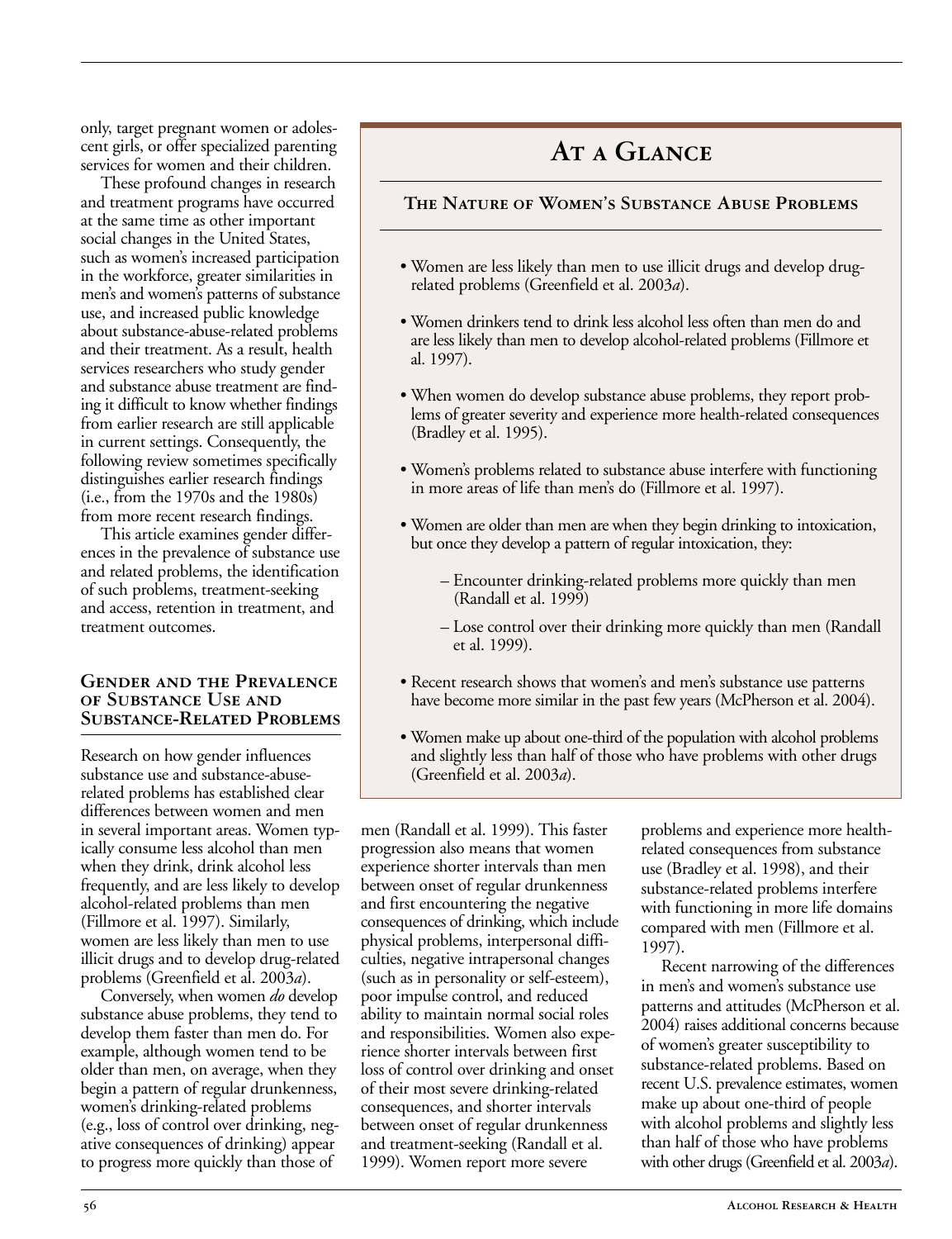# **At a Glance**

#### **Barriers to Treatment**

- Women are more likely than men to encounter barriers that prevent them from seeking or following through with treatment (Brady and Ashley 2005).
- Women are more likely to experience economic barriers to treatment (Brady and Ashley 2005).
- Women are more likely to have difficulty attending regular treatment sessions because of family responsibilities (Brady and Ashley 2005; Brady and Randall 1999).
- Providing comprehensive services, such as housing, transportation, education, and income support, reduces post-treatment substance use among both men and women, but greater numbers of women need such services (Marsh et al. 2004, 2000).
- Women are more likely to report feeling shame or embarrassment because they are in substance abuse treatment (Thom 1987).
- Anxiety or depressive disorders, which tend to be more prevalent and severe among women, may prevent women from seeking help with substance abuse problems (Brady and Randall 1999).

#### **Gender and the Identification of Substance Abuse Problems**

A person's gender has the potential to affect several critical junctures along the pathway to seeking substance abuse treatment. Identification of a problem is the first step toward treatment, whether by the person needing treatment, or by a family member, health care professional, employer, or government agency. The likelihood that a person's substance abuse problem will be identified appears to differ by gender in some settings. For example, compared with men, substance abuse problems among women, particularly older women (National Center on Addiction and Substance Abuse 1998), are less likely to be identified in health care settings (Brienza and Stein 2002). Women with substance abuse are more likely than men to be identified through contacts with child protective services (Fiorentine

et al. 1997; Grella and Joshi 1999). Women also are less likely than men to be referred for substance abuse treatment by their employers or schools (Morgenstern and Bux 2003) and are more likely to have family members, friends, and partners who use drugs and support their substance use (Bendtsen et al. 2002; Grella and Joshi 1999; Center for Substance Abuse Treatment 1994; Kelley et al. 1996; Kline 1996).

# **Treatment-Seeking**

Once people realize they have a substance abuse problem, they must decide or be convinced that they need help—through personal reflection, feedback from others, or legal, employer, or family mandates. Information about possible differences in how men and women go through these processes is limited. Little is known about how families interact when a family member has substance abuse

problems, about how the gender of that person influences how families or employers communicate about or manage these problems (see Room et al. 2004 for an intriguing exception), or about how gender might influence reflection prior to treatment-seeking.

Researchers have determined that employed women seeking treatment for alcohol problems are less likely than men to be married and, if married, are less likely to have had spouses who played a role in referral to treatment (Blum et al. 1995). Men who receive suggestions to cut down or stop drinking are more likely to enter treatment, whereas such suggestions do not appear to predict treatment entry for women (Weisner 1993). Early research suggested that women were discouraged by family members from seeking treatment (Beckman and Amaro 1986), and an older Swedish study (Dahlgren and Myrhed 1977) found that women were more likely than men to enter treatment after serious acute complications of their substance use (e.g., unconsciousness, suicide attempts). Women and men do not appear to differ, however, in their perceptions about the need for treatment (Wu and Ringwalt 2004).

In the context of mandated treatment, sources of mandates differ for men and women (Grella and Joshi 1999), with men more likely to be mandated to treatment by employers, through the criminal justice system, and by their families. Women, in contrast, are more often referred by a social worker, suggesting family service agency involvement in their treatment entry (Grella and Joshi 1999). To date, researchers have not directly addressed how gender affects the processes leading to such mandates.

# **Barriers to Treatment**

Once people recognize that they have a substance abuse problem and decide to seek treatment, they still must overcome a variety of barriers to finding and accessing treatment resources. Many studies provide evidence for gender differences in the type, strength, and number of barriers people encounter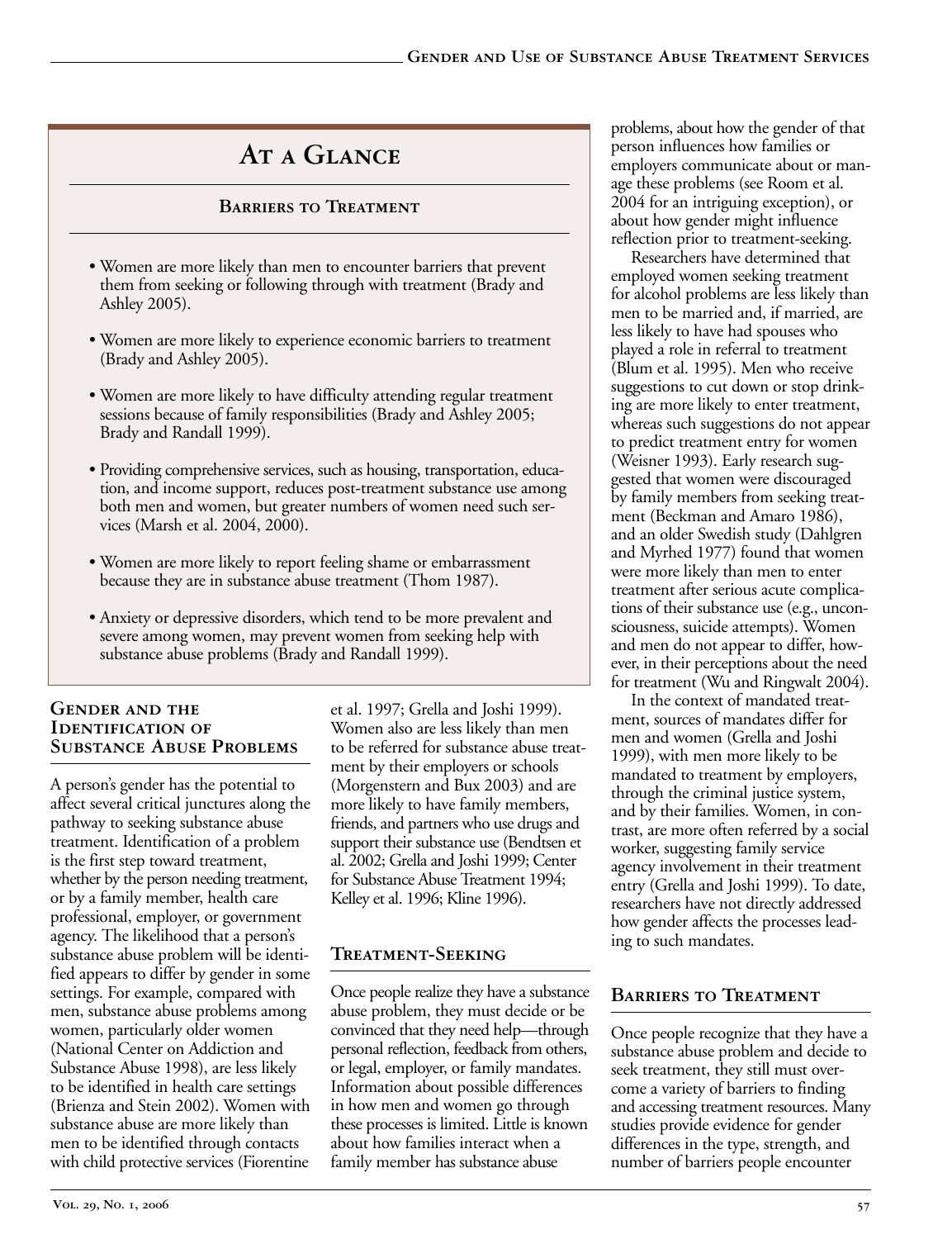as they consider and attempt to access treatment. For example, Brady and Ashley (2005) reported that women are more likely than men to experience economic barriers when seeking treatment. They also are more likely to have trouble finding the time to attend regular treatment sessions because of family responsibilities and must overcome problems with transportation. Both men and women must overcome the stigma associated with seeking treatment, but women are particularly susceptible to feeling stigmatized (Brady and Ashley 2005).

Lack of information about treatment options––their availability and likelihood of success––is another barrier. Few studies have investigated whether men and women differ significantly in their knowledge in these areas.

Limitations in everyday functioning caused by substance abuse and dependence and common co-occurring conditions, such as mental illness, also can prevent people from accessing treatment. Although both men and women are likely to experience these functional limitations, anxiety and depressive disorders tend to be more prevalent (Hesselbrock and Hesselbrock 1997) and more severe among women with substance abuse problems. For this reason, women may be less likely to seek or follow through with care (Brady and Ashley 2005).

Finally, women from some ethnic groups (such as Hispanic women) may experience cultural barriers (e.g., language problems [U.S. Department of Health and Human Services 2001]) to seeking treatment (Weiss et al. 2003). Moreover, older women are more likely than younger women to encounter physicians who do not believe substance abuse treatment is effective for them, and to have insurance carriers that deny them coverage for treatment (National Center on Addiction and Substance Abuse 1998).

In sum, women are more likely than men to encounter multiple barriers to treatment entry, making them less likely to seek care for their substance-related problems (Brady and Ashley 2005).

# AT A GLANCE

## **Treatment Course and Outcomes**

Because of the characteristics of women with substance abuse problems and the obstacles to treatment they face, many researchers have suggested that women would be less likely to seek, begin, or complete treatment, and would therefore have poorer long-term outcomes (Schmidt and Weisner 1995).

#### BUT:

- Most recent studies suggest that gender either has no effect on treatment initiation or, if it has an effect, women are more likely than men to initiate treatment (Weisner et al. 2001; Green et al. 2002; Timko et al. 2002).
- Women now appear at least as likely as men to engage in and complete treatment (Brady and Ashley 2005).
- Men and women are equally likely to complete treatment, but women who complete are nine times more likely to be abstinent than women who do not; men who complete treatment were only three times more likely to be abstinent than men who do not (Green et al. 2004).
- Current research suggests that women's treatment outcomes are as good as, or better than, men's.
- Women in substance abuse treatment are less likely to relapse than men in treatment. When women relapse, their reasons for relapse differ from men's:
	- Women are more likely to relapse when their romantic partners are substance users (Rubin et al. 1996).
	- Women are more likely to report personal problems before relapse (McKay et al. 1996).
- Women who have been in treatment have better long-term recovery outcomes than men (Dawson et al. 2005; Weisner et al. 2003).

## **Treatment Access**

Consistent with these concerns, early research suggested that women with substance abuse problems were less likely to seek help than men with similar problem severity. More recent research suggests that rates of treatment access have improved, with women seeking care at rates similar to those of men, at least in the years following problem onset (Dawson 1996). Similar rates of treatment entry, however, may indicate

that women continue to have reduced access compared with men because women consistently use more medical services in other settings than men do (Bertakis et al. 2000). Furthermore, although women's access appears to have improved generally, some studies continue to find fewer admissions to substance abuse treatment among women (Westermeyer and Boedicker 2000; Arfken et al. 2002).

Various barriers experienced by women, particularly those related to stigma, may influence where women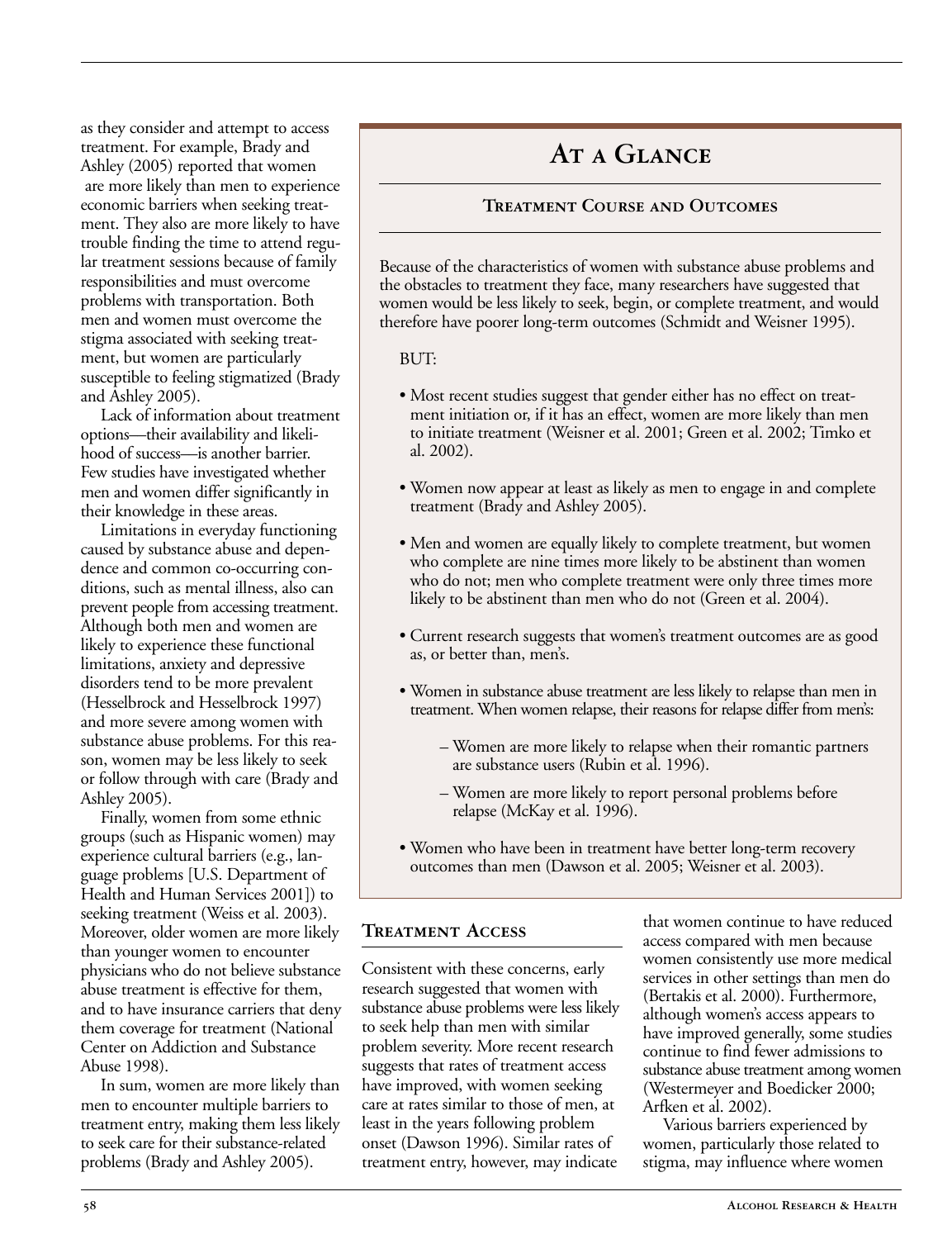seek help, and whether they seek it from a health professional, a self-help group, or from another source, such as a member of the clergy. Women have been more likely than men to seek help in mental health and primary care settings rather than in substance abuse treatment settings (Weisner and Schmidt 1992). Recent research suggests that care obtained in these nonspecialty settings can lead to poorer treatment outcomes than those achieved at specialty treatment settings. For example, Mojtabai (2005) found that people receiving specialty substance abuse treatment services were less likely to continue substance use than those receiving mental health services. Other recent studies show that, consistent with the greater severity of women's alcoholrelated problems when seeking treatment, women have longer inpatient stays than men, and increasingly are more likely to use self-help programs such as Alcoholics Anonymous (with or without formal treatment) (Timko et al. 2002). Women also are more likely to benefit from these self-help programs than men are (Timko et al. 2002).

In sum, research findings indicate that help-seeking for substance abuse, dependence, and substance-related problems is affected by gender and gender-related characteristics (Weisner and Schmidt 2001). Research is needed to determine the relative value of improving substance abuse treatment services for women in the settings in which they currently seek care (such as in mental health and primary care settings) compared with the value of working to increase referrals to specialty addiction treatment. Improving the latter may be particularly important, given women's greater needs upon entering treatment: Mental health and primary care settings may be significantly less prepared to manage women's ancillary service needs and the complexity of their disorders.

## **Gender Differences Upon Treatment Entry**

Research has found that women seeking treatment for alcohol or other drug problems have more severe problems

(Arfken et al. 2001), are younger, have lower education levels (Wechsberg et al. 1998), and have lower incomes (Brady et al. 1993) than men seeking treatment. Women are more likely to have experienced emotional, physical, and sexual abuse (Wechsberg et al. 1998); to have more severe depressive symptoms when depressed (Pettinati et al. 1997); and to be more hostile than men upon treatment entry (Robinson et al. 2001). Women also report more physical and mental health problems (Brady et al. 1993) and greater concerns about child-related issues (Wechsberg et al. 1998) than men do. In addition, women entering treatment for alcoholrelated problems are more likely than men to identify factors other than drinking (e.g., stressful life events, mental health symptoms) as their primary problems and, at least as indicated by earlier studies, have been more likely to report shame and embarrassment at treatment entry (Thom 1987). These differences have led many to conclude that women would be less likely to seek, initiate, or complete treatment, and would therefore have poorer long-term outcomes.

#### **Initiation, Engagement, and Retention in Treatment**

Once they have made contact with a source of help, people may or may not proceed to the next step in the process—initiating treatment. They have many choices about initiation, including choice of setting—that is, whether in a formal substance abuse treatment program, another health care setting, within a support group, or with an individual helper. After a recommendation for continuation (often following assessment in a substance abuse treatment setting), people must decide whether to continue along the path they have chosen, seek other services, or decline help. Those who continue then must repeatedly choose whether or not to continue their involvement. This is true even if they have been mandated to treatment. People who select a formal treatment setting must

decide whether or not they will complete the treatment program as it has been designed. Research has begun to assess the ways that gender affects the different steps in the treatment process: initiation, engagement and continuation in treatment, completion of the program, and subsequent outcomes.

Most recent studies suggest that gender either has no effect on initiation, or that if it does have an effect, women are more likely than men to initiate treatment (Weisner et al. 2001; Green et al. 2002; Timko et al. 2002). Similarly, research indicates that changes in the provision of care seem to have allayed concerns that women's continuing engagement in treatment might be hindered by programs' insensitivity to women's needs. Women now appear at least as likely as men to engage in and complete treatment, although women from certain subgroups may be at risk for not completing treatment. For example, African American women as well as women with lower incomes who are unmarried, unemployed, or have psychological problems of greater severity—are less likely to continue with treatment (Mertens and Weisner 2000). Research is needed to identify (1) subgroups at risk for not continuing treatment, (2) modifiable barriers to treatment completion among members of these groups, and (3) appropriate remedies for these barriers.

## **Gender and Treatment Outcomes**

Many recent research efforts have addressed gender differences in treatment outcomes (which are defined in various ways, including abstinence rates and number of days substances were used in a particular period). Despite concerns that women would fare worse than men, current evidence suggests that, overall, women's substance abuse treatment outcomes are as good as, or better than, men's treatment outcomes. For example, one recent study found that men and women were equally likely to complete treatment, but women who completed treatment were nine times more likely to be abstinent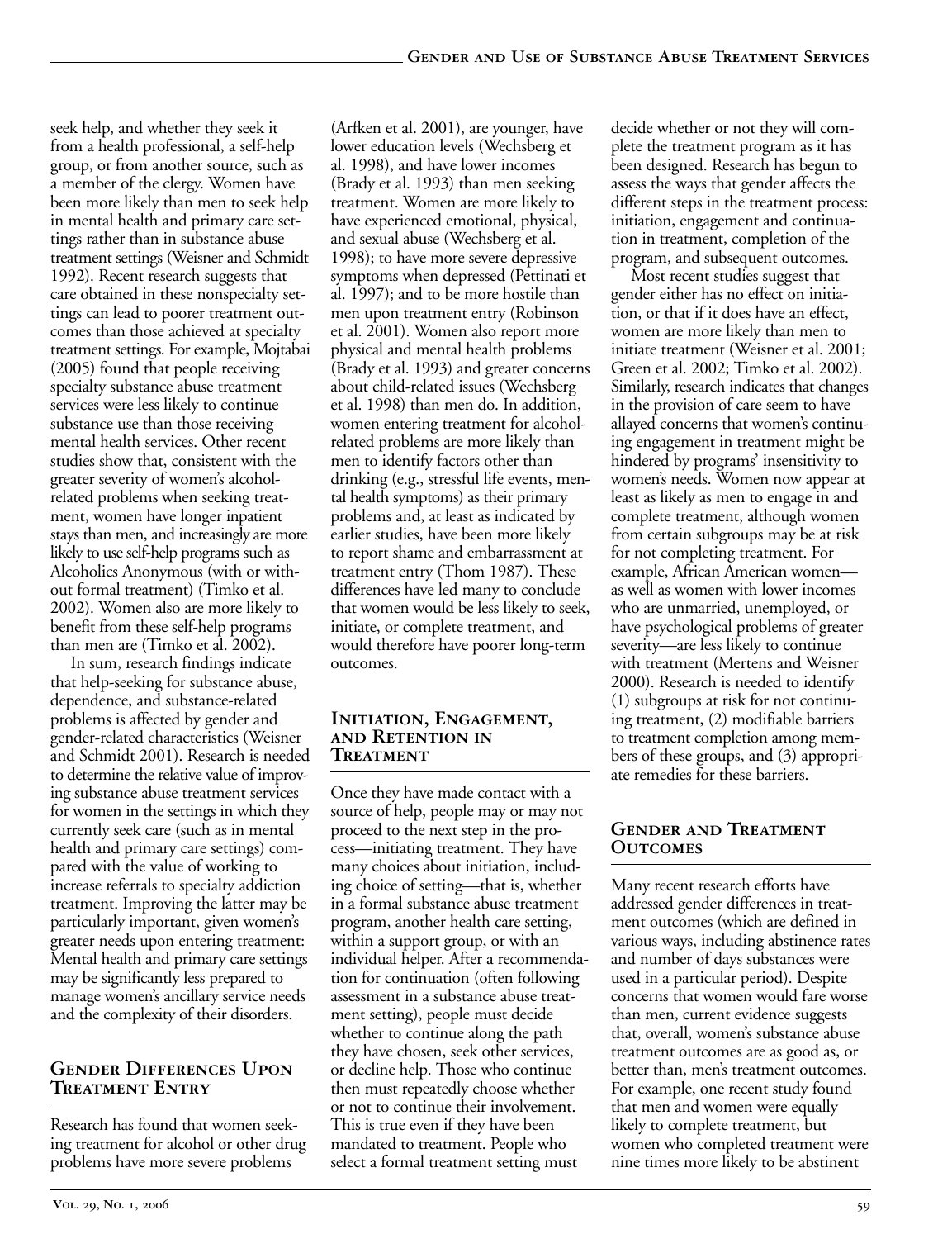than women who did not complete, whereas men who completed treatment were only three times more likely to be abstinent than men who did not complete treatment (Green et al. 2004).

Researchers also have identified many factors that differ by gender and affect treatment outcomes in important ways—including income, education, employment, types of substances used, psychiatric disorders and symptoms, marital status, self-efficacy, history of sexual abuse, and children in the home (Green et al. 2004; Greenfield et al. 2003*b*, 2000, 1998, 2002). This suggests that addressing risks differentially, by gender, may help improve both the treatment process and outcomes for men and women. Recognizing these risks, and the potentially differential needs of men and women, has led to the development of gender-specific treatment programs and the provision of women-centered ancillary services. For example, evidence shows that providing services such as child care helps keep women in treatment (Brady and Ashley 2005).

Research on the benefits of genderspecific treatment is less clear than evidence on the benefits of ancillary services, because few studies have compared gender-specific treatment with mixed-gender treatment (Orwin et al. 2001; Smith and Weisner 2000). One recent study randomly assigned female participants to women-only versus mixedgender programs and found no differences in outcomes (Kaskutas et al. 2005).

Yet, as is true for other aspects of the treatment process, some subgroups of women may be more likely to benefit from gender-specific treatment. For example, substance-abusing women with post-traumatic stress disorder (PTSD) may benefit significantly more from gender-specific programs designed to address PTSD and addiction problems simultaneously. These programs provide gender-specific content and address, in a comfortable setting (i.e., with only female participants), traumatic experiences and sexual assault (Hien et al. 2004). (Men with PTSD resulting from combat experiences may similarly benefit from male-only groups.) Pregnant and perinatal women also

have needs that may be more easily addressed in women-only programs. Although such programs are effective at improving outcomes (Orwin et al. 2001), important pregnancy, labor, delivery, and lactation concerns, as well as other needs (e.g., child care, service coordination, and mental health care) remain

> *Evidence shows that providing services such as child care helps keep women in treatment.*

unaddressed among these women, particularly among those who also have mental health problems (Grella 1997). Finally, certain women may not seek treatment if women-only treatment programs are not available (Weisner 2005).

Rather than relying solely on genderspecific treatment, some researchers have examined ways to improve treatment by making it gender-sensitive. One approach is to match therapist and client gender or to match therapeutic modality to gender. Results of these efforts have been equivocal. Project MATCH found that matching gender and therapeutic modality had no effect on outcomes (Project MATCH Research Group 1997). Studies addressing therapist–client gender-matching have produced a range of outcomes with some finding no effects, and others finding greater empathy and therapeutic alliance, longer treatment episodes, and higher rates of abstinence, but also more post-treatment psychiatric symptoms (Fiorentine and Hillhouse 1999; Sterling et al. 1998, 2001; McKay et al. 2003; Nurco et al. 1988). Additional research could help to determine the types of clients best served by same-gender or opposite-gender therapists, and to illuminate the mechanisms by which matching influences treatment process and outcomes.

## **Gender and Relapse**

Not surprisingly, women who have stopped using substances relapse under different circumstances than men do. For example, women are more likely to relapse in the presence of a romantic partner than men are, and are less likely to relapse when they are alone (Rubin et al. 1996). Women also are more likely to report interpersonal problems before relapse (McKay et al. 1996). Consistent with findings of women's better outcomes in other domains (e.g., post-treatment abstinence, retention in treatment), women are less likely than men to relapse overall (Rubin et al. 1996), and women tend to have better long-term recovery outcomes (Dawson et al. 2005; Weisner et al. 2003). Such results suggest that future research on gender differences in treatment outcomes should focus on improving the understanding of the underlying factors which differ by gender and predict better outcomes (such as better therapeutic alliances among women in treatment) and reduced relapse. Such a focus might further improve treatment outcomes for both men and women.

#### **Summary and Conclusions**

Over the past two decades, health services researchers have successfully identified gender differences in patterns of substance use, health and social effects of substance use, pathways to treatment for substance abuse problems, and substance abuse treatment processes and outcomes. As a result of the efforts of treatment programs to address women's needs, and the efforts of researchers to document the effectiveness of treatment for women, it is known that, in general, specialty addiction treatment is at least as effective for women as it is for men.

At the same time, this work has identified both different and common predictors of treatment access and outcomes for men and women. Now it is possible to target gender-specific factors that increase the risks that substance abuse problems will go undetected or lead to reduced treatment initiation and treatment completion. It also is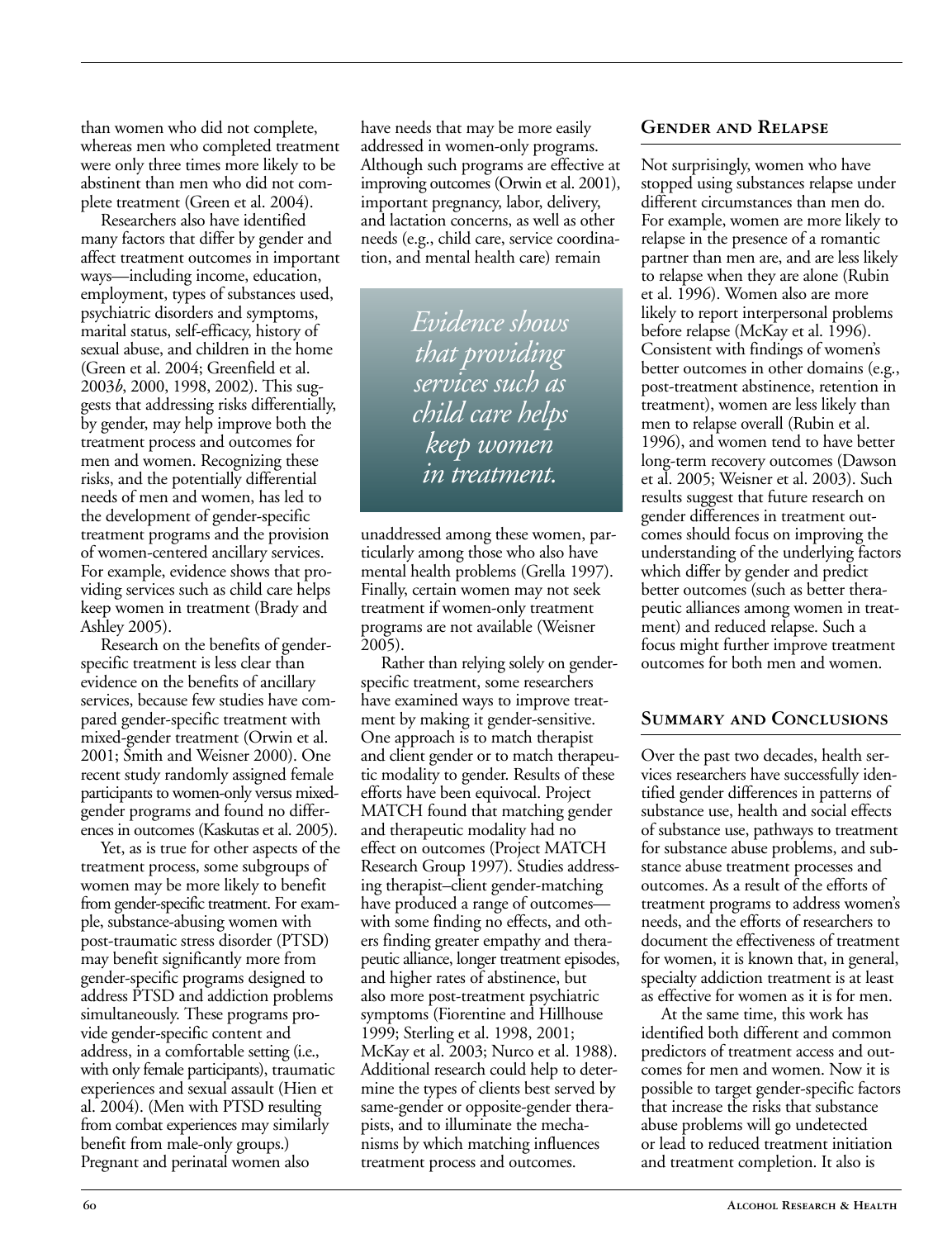possible to identify factors that could reduce relapse and improve outcomes. For example, because women continue to seek substance abuse treatment in primary care and mental health settings, care providers in these settings could be trained to identify and refer women to specialty addiction services. Conversely, integrated programs could be developed to provide care to women in places other than specialized treatment agencies or departments (e.g., primary care or mental health settings). Similarly, men who have been victims of domestic violence or forced sex might benefit from approaches developed for women with such histories.

Finally, this body of research suggests that a large proportion of men and women do well in mixed-gender treatment settings, and for these people, such settings will likely be more costeffective than providing gender-specific treatment. However, some individuals or subgroups (female and male) may benefit in important ways from genderspecific treatment. Adequate assessment and appropriate treatment—whether in gender-sensitive mixed-gender programs or gender-specific programs—are critical to improving clinical outcomes for many people who currently are not well served. ■

#### **References**

ARFKEN, C.L.; KLEIN, C.; DI MENZA, S.; AND SCHUSTER, C.R. Gender differences in problem severity at assessment and treatment retention. *Journal of Substance Abuse Treatment* 20*:*53–57, 2001. PMID: 11239728

ARFKEN, C.L.; BORISOVA, N.; KLEIN, C.; ET AL. Women are less likely to be admitted to substance abuse treatment within 30 days of assessment. *Journal of Psychoactive Drugs* 34*:*33–38, 2002. PMID: 12003111

BECKMAN, L.J., AND AMARO, H. Personal and social difficulties faced by women and men entering alcoholism treatment. *Journal of Studies on Alcohol*  47:135–145, 1986. PMID: 3713175

BENDTSEN, P.; DAHLSTROM, M.; AND BJURULF, P. Sociodemographic gender differences in patients attending a community-based alcohol treatment centre. *Addiction Behavior* 27:21–33, 2002. PMID: 11800222

BERTAKIS, K.D.; AZARI, R.; HELMS, L.J.; ET AL. Gender differences in the utilization of health care services. *Journal of Family Practice* 49:147–152, 2000. PMID: 10718692

BLUM, T.C.; ROMAN, P.M.; AND HARWOOD, E.M. Employed women with alcohol problems who seek help from employee assistance programs: Description and comparisons. In Galanter, M., ed. *Recent Development in Alcoholism, Vol. 12: Alcoholism and Women.* New York: Plenum Press, 1995. pp. 125–156. PMID: 7624538

BRADLEY, K.A.; BADRINATH, S.; BUSH, K.; ET AL. Medical risks for women who drink alcohol. *Journal of General Internal Medicine* 13:627–639, 1998. PMID: 9754520

BRADY, K.T., AND RANDALL, C.L. Gender differences in substance use disorders. *Psychiatric Clinics of North America* 22:241–252, 1999. PMID: 10385931

BRADY, K.T.; GRICE, D.E.; DUSTAN, L.; AND RANDALL, C. Gender differences in substance use disorders. *American Journal of Psychiatry* 150:1707– 1711, 1993. PMID: 8214180

BRADY, T.M., AND ASHLEY, O.S., EDS. *Women in Substance Abuse Treatment: Results From the Alcohol and Drug Services Study (ADSS).* DHHS Pub. No. SMA 04–3968, Analytic Series A–26. Rockville, MD: Substance Abuse and Mental Health Services Administration, Office of Applied Studies, 2005.

BRIENZA, R.S., AND STEIN, M.D. Alcohol use disorders in primary care: Do gender-specific differences exist? *Journal of General Internal Medicine* 17:387– 397, 2002. PMID: 12047738

Center for Substance Abuse Treatment (CSAT). *Practical Approaches in the Treatment of Women Who Abuse Alcohol and Other Drugs.* Washington, DC: U.S. Government Printing Office, 1994.

DAHLGREN, L., AND MYRHED, M. Female alcoholics. I. Ways of admission of the alcoholic patient. A study with special reference to the alcoholic female. *Acta Psychiatrica Scandinavica* 56:39–49, 1977. PMID: 899842

DAWSON, D.A. Gender differences in the probability of alcohol treatment. *Journal of Substance Abuse*  8:211–225, 1996. PMID: 8880661

DAWSON, D.A.; GRANT, B.F.; STINSON, F.S.; ET AL. Recovery from DSM–IV alcohol dependence: United States, 2001–2002. *Addiction* 100:281– 292, 2005. PMID: 15733237

FILLMORE, K.M.; GOLDING, J.M.; LEINO, E.V.; ET AL. Patterns and trends in women's and men's drinking. In: Wilsnack, R.W., and Wilsnack, S.C., eds. *Gender and Alcohol: Individual and Social Perspectives.* New Brunswick, NJ: Center of Alcohol Studies, Rutgers University, 1997. pp. 21–48.

FIORENTINE, R., AND HILLHOUSE, M.P. Drug treatment effectiveness and client-counselor empathy. *Journal of Drug Issues* 29:59–74, 1999.

FIORENTINE, R.; ANGLIN, M.D.; GIL-RIVAS, V.; AND TAYLOR, E. Drug treatment: Explaining the gender paradox. *Substance Use & Misuse* 32:653– 678, 1997. PMID: 9178435

GREEN, C.A.; POLEN, M.R.; DICKINSON, D.M.; ET AL. Gender differences in predictors of initiation, retention, and completion in an HMO-based substance abuse treatment program. *Journal of Substance Abuse Treatment* 23:285–295, 2002. PMID: 12495790

GREEN, C.A.; POLEN, M.R.; LYNCH, F.L.; ET AL. Gender differences in outcomes in an HMO-based substance abuse treatment program. *Journal of Addictive Diseases* 23:47–70, 2004. PMID: 15132342

GREENFIELD, S.F.; WEISS, R.D.; MUENZ, L.R.; ET AL. The effect of depression on return to drinking: A prospective study. *Archives of General Psychiatry*  55:259–265, 1998. PMID: 9510220

GREENFIELD, S.F.; HUFFORD, M.R.; VAGGE, L.M.; ET AL. The relationship of self-efficacy expectancies to relapse among alcohol-dependent men and women: A prospective study. *Journal of Studies on Alcohol* 61:345–351, 2000. PMID: 10757147

GREENFIELD, S.F.; KOLODZIEJ, M.E.; SUGARMAN, D.E.; ET AL. History of abuse and drinking outcomes following inpatient alcohol treatment: A prospective study. *Drug and Alcohol Dependence*  67:227–234, 2002. PMID: 12127193

GREENFIELD, S.F.; MANWANI, S.G.; AND NARGISO, J.E. Epidemiology of substance use disorders in women. *Obstetrics & Gynecology Clinics of North America* 30:413–446, 2003*a*. PMID: 14664320

GREENFIELD, S.F.; SUGARMAN, D.E.; MUENZ, L.R.; ET AL. The relationship between educational attainment and relapse among alcohol-dependent men and women: A prospective study. *Alcoholism: Clinical and Experimental Research* 27:1278–1285, 2003*b*. PMID: 12966322

GRELLA, C.E. Services for perinatal women with substance abuse and mental health disorders: The unmet need. *Journal of Psychoactive Drugs* 29:67– 78, 1997. PMID: 9110267

GRELLA, C.E., AND JOSHI, V. Gender differences in drug treatment careers among clients in the national Drug Abuse Treatment Outcome Study. *American Journal of Drug and Alcohol Abuse*  25:385–406, 1999. PMID: 10473004

HESSELBROCK, M.N., AND HESSELBROCK, V.M. Gender, alcoholism, and psychiatric comorbidity. In: Wilsnack, R.W., and Wilsnack, S.C., eds. *Gender and Alcohol: Individual and Social Perspectives*. New Brunswick, NJ: Center of Alcohol Studies, Rutgers University, 1997. pp. 49–71.

HIEN, D.A.; COHEN, L.R.; MIELE, G.M.; ET AL. Promising treatments for women with comorbid PTSD and substance use disorders. *American Journal of Psychiatry* 161:1426–1432, 2004. PMID: 15285969

KASKUTAS, L.A.; ZHANG, L.; FRENCH, M.T.; AND WITBRODT, J. Women's programs versus mixedgender day treatment: Results from a randomized study. *Addiction* 100:60–69, 2005. PMID: 15598193

KELLEY, M.; ROSENBAUM, M.; KNIGHT, K.; ET AL. Violence: A barrier to methadone maintenance